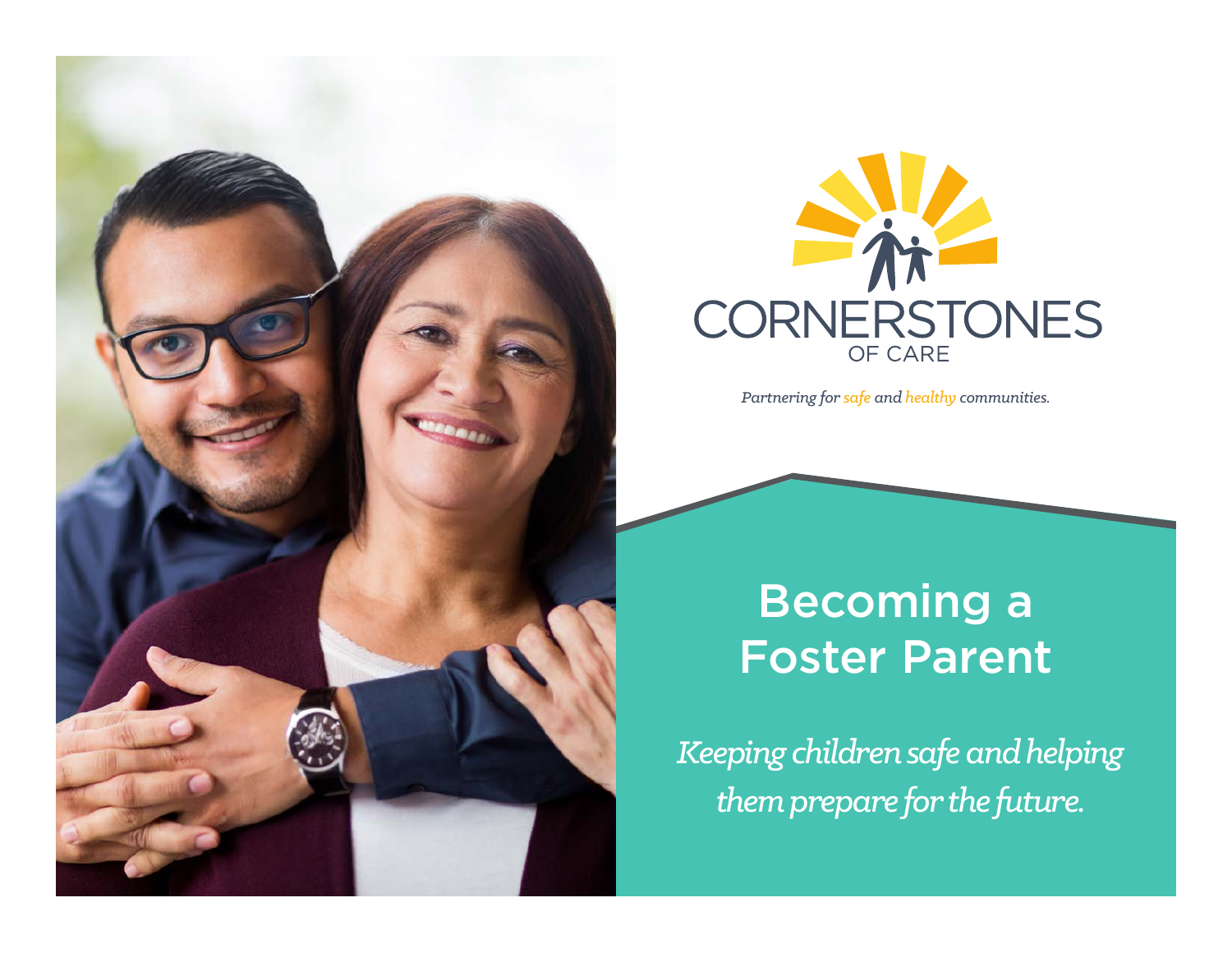# Children in Your Community Need Your Support



### We believe that every child deserves to be safe and healthy, and deserves to live in a loving home in a supportive community.

A safe place to sleep is the first step to health and healing. Children enter foster care through no fault of their own. They have experienced trauma and may need help learning to process their emotions. Their parents may have high levels of stress or limited resources, and may lack a support system. These families need assistance and support in a number of ways.

*As a foster parent, you have the opportunity to help by providing a safe and nurturing home for the children, providing support and guidance for the parents, and being part of a team that helps families heal.*

## We're looking to partner with foster parents to help children heal and prepare for the future.

Adverse childhood experiences, such as physical, mental and emotional trauma can affect children in many ways. It's common for children to lack the coping skills and life experiences to handle trauma They frequently reveal their fears and frustrations through inappropriate words and behaviors.

These children have elevated needs, and require more from their foster/adoptive families … more patience, more understanding, more structure, more positive reinforcement … more. It can seem overwhelming, but with the right support, these children can work through their past traumas and look forward to a bright future.

Keep in mind that ALL children, even those not in state custody, experience difficulties, and challenges. That's when they need us the most.

### Did you know there are different levels of foster care based on each child's unique needs?

**Traditional Foster Care** is for those who are willing to care for a child, or sibling group, in state custody for an undetermined amount of time.

**Emergency Placements** are a 30-day maximum placement that provides case managers an opportunity to identify a long-term home.

**Respite Care** is a temporary, short-term care that gives foster parents a break from foster-care responsibilities. This may be one night, a weekend, or a week.

**Medical Foster Care** for children who require extra support due to significant developmental delays and/or medical conditions that require specialized care to meet the child's needs.

**Elevated Needs Foster Care** (Levels A and B) is for children with moderate to severe behavioral/emotional needs due to trauma.

**Treatment Foster Care** is the highest level of care for children with severe behavioral/ emotional needs. It requires both strength and patience for children and youth who have experienced extreme trauma.

*Treatment Foster Care homes are our greatest need right now.*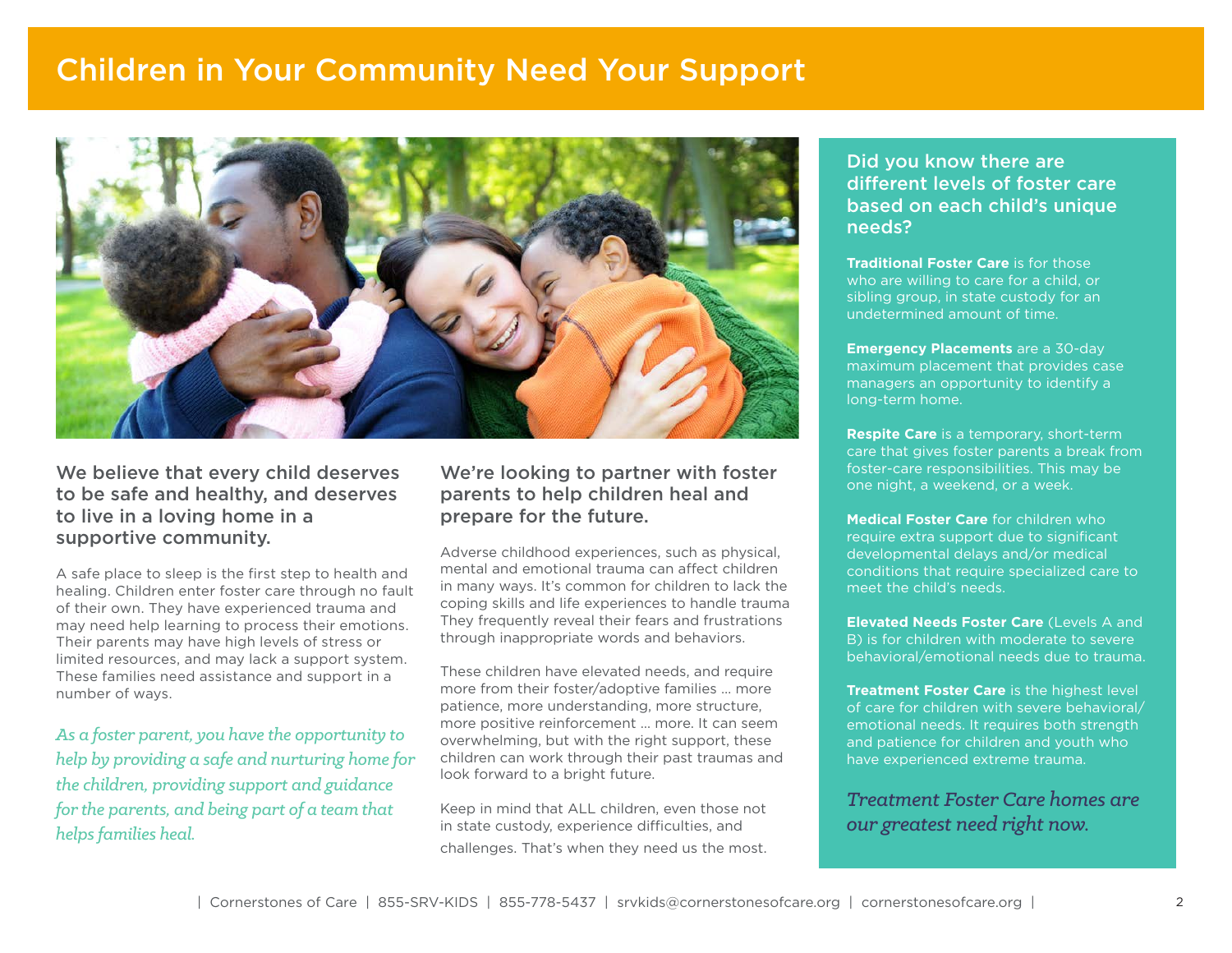# Our Greatest Needs

You can have the biggest impact on children and families in your neighborhood by understanding and supporting the most critical needs.

## Homes for Siblings



Every day, we strives to keep siblings together… but it's difficult. There just aren't enough foster homes able to accommodate two, three, four, even five or more children at a time.

One of our goals it to increase the number of foster homes so siblings can stay together.

### LIFE WITH SIBLINGS: THOSE FIRST FEW DAYS



*Reading a print version? Visit cornerstonesofcare.org/lifewithsiblings*



Every year, thousands of children in state care "age out of the system." They turn 18 and they are on their own. They leave without ever knowing the sense of connection, security, and belonging of a long-term family.

Data suggests that the chances of adoption for children who enter foster care as teenagers is slim. As reported in The Multi-Site Accelerated Permanency Project Technical Report, "The odds of achieving permanency decrease by 12% for every additional year of a youth's age at the time of their first placement. Research indicates that these youths are at higher risk of being undereducated, unemployed, homeless, incarcerated, and substance abusers.

## *"I need someone to teach me basic life skills - like how to shave and drive." - Youth in Foster Care*

By providing older youths with permanency through adoption, guardianship, or long-term placement—you can help eliminate negative impacts and help youth grow into strong, independent and healthy adults.

# Homes for Older Youth Treatment Foster Care Homes



As the highest level of care, treatment foster care requires both strength and patience for children and youth who have experienced extreme trauma.

Our trauma-informed team partners with you to provide an enhanced and individualized level of support to help children heal and prepare for the future. You will receive:

- 24/7 access to support
- Specialized foster parent trainings and support groups
- Regular communication to check on the child's behavior and your emotional well-being.

*"In all my years of fostering, I have never felt so supported as I have with the TFC program. I use what I have learned through TFC and the specialists with all my own children and other foster kids. The program has made me a better parent." - L.P., Treatment foster care parent*

It is our priority to support you in becoming a successful treatment foster parent.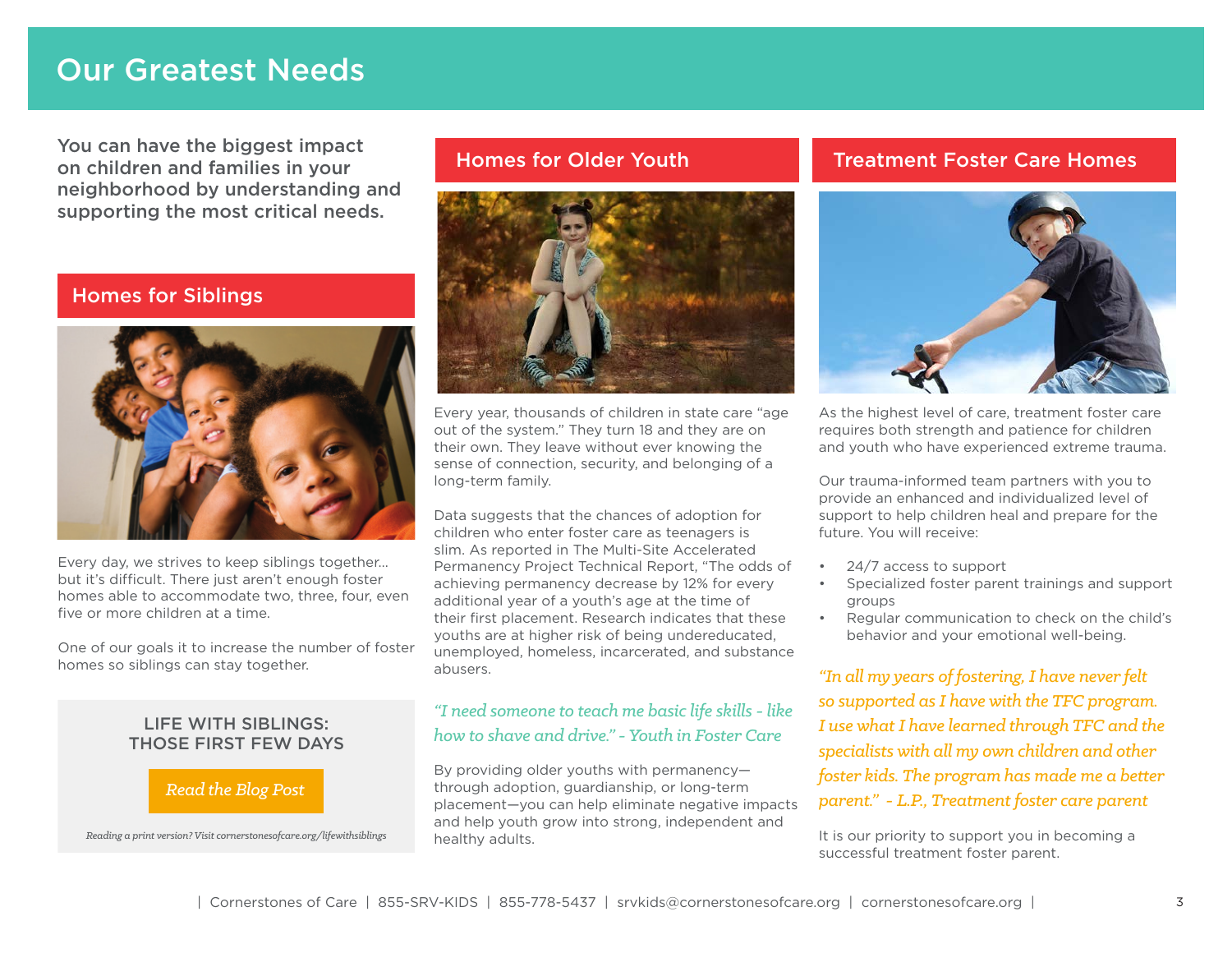# Our Greatest Challenge, Our Greatest Need The Road to Becoming a Foster/Adoptive Family

# 1. Getting Started

Your path to becoming a foster or adoptive parent, begins with an online orientation, fingerprinting for background check, and the submission of the following paperwork:

- Copy of orientation quiz results
- Worker registration forms (including copies of driver's licenses and Social Security cards)
- Home requirements checklist

There is not a set timeline from start to finish when applying to become a foster parent.

# *It typically takes 4 - 6 months from the first call to be fully licensed and ready for placement*

However there are many variables that can shorten or lengthen this time frame.

# 2. Initial Visit

Once we have received your paperwork, a staff member will call you to schedule an initial visit. During that visit, the family development specialist tours your home and gets you started on additional paperwork. The visit lasts two or more hours.

The family development specialist needs to become familiar with your family and household, so the more family members available, the better.

### **Who should be there?**

- You and your spouse/partner (both are required)
- Your children
- Other people living in your home (e.g., parents)
- Pets



# 3. Paperwork

Be prepared. On the path to becoming a foster/ adoptive parent, you encounter a mountain of paperwork. Items you need to compile include:

- Physicals on all family members
- Birth certificates
- Marriage licenses
- Divorce decrees
- Auto insurance policies
- Driving records

# 4. Training(s)

Trainings are an important aspect of becoming a foster parent or adoptive parent.

### **Become a Licensed Foster Parent in Missouri:**

- 27 hours of STARS training: This free training consists of lectures, activities, Q&A's, and homework assignments. The homework is minimal, but required. During this time, most participants start to develop a support network with other participants. They rely on one another to be there for them throughout their foster/adoptive experience.
- Courses on CPR, first aid, and disaster preparedness.

### **Parents Seeking Adoption of a Child in Missouri State Custody:**

- 27 hours of STARS training
- An additional 12 hours of Spaulding training.
- Courses on CPR, first aid, and disaster preparedness.

*We'll help ensure that you are well prepared to accept one of our children into your home.*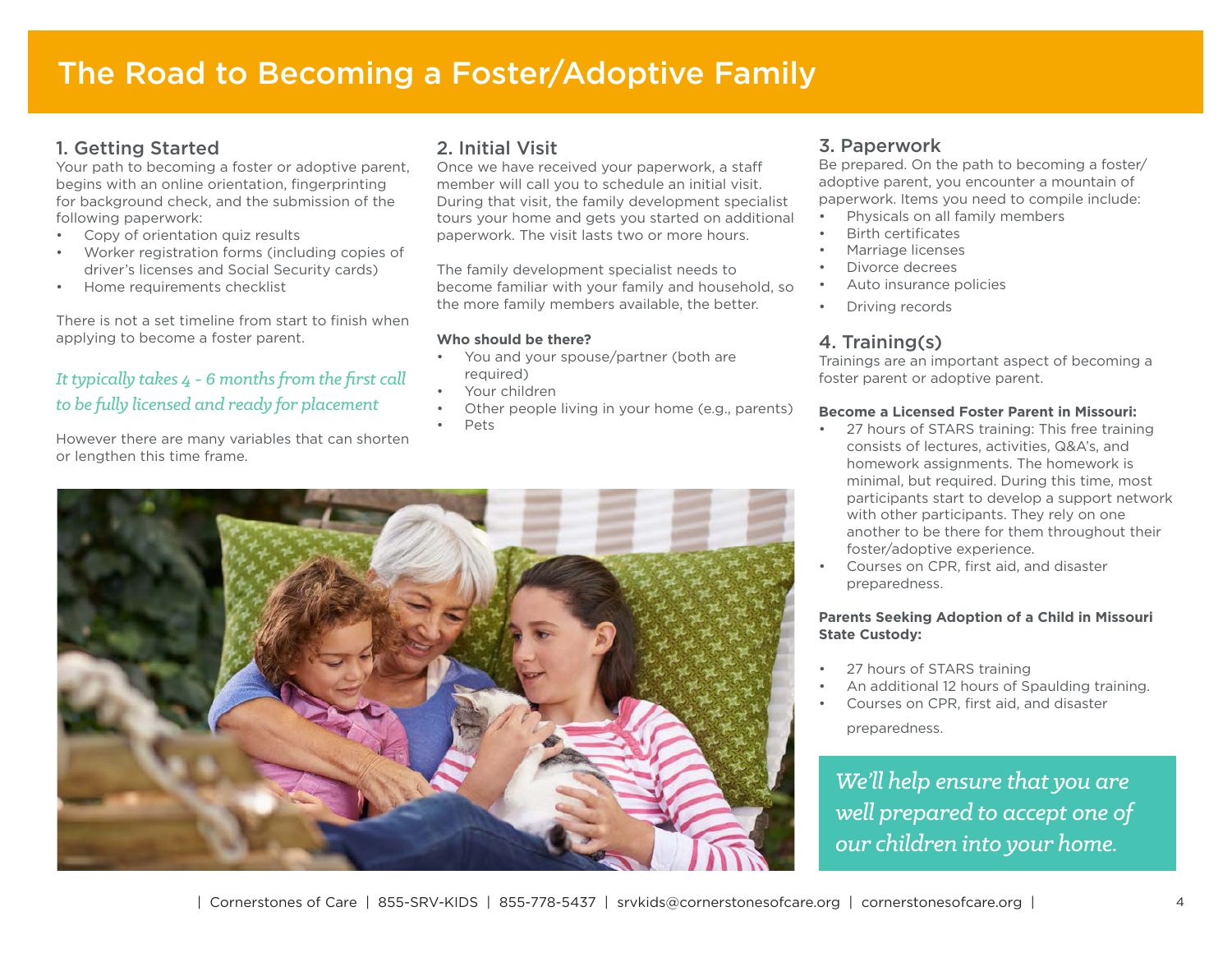# The Road to Becoming a Foster/Adoptive Family

### 5. Home Study

Be ready to open up and talk about yourself … a lot. A home study is all about you. It's an assessment of your past and current history, marriage, family life, motivation for wanting to foster/adopt, type of children you are willing to take into your home, and much more.

During the home study, both you and your family development specialist are assessing whether being a foster/adoptive parent is right for you and your family. You decide together if caring children in state custody is a good fit. Your answers help your family development specialist become familiar with you and your family. The home study is used by the child's professional team to find matches that are good for both the child and your family.

# 6. Background and Health Checks

Cornerstones of Care runs a criminal background check on all members of your household ages 17 and older. We also requires that everyone in your household receive a physical exam. This is to ensure the safety and health of entering your home.

# 7. License

You are considered fully-licensed once the following is accomplished:

- All paperwork is submitted and your home study and training are completed.
- You have been approved by Cornerstones of Care to be a foster/adoptive parent.
- You receive your vendor number and contract from the state.





# 8. Placement

Once you are licensed, your name is added to a list of families that can care for children in state custody. In Northwest Missouri, our Cornerstones of Care's Home Finding Center coordinates placement.

We will contact you when we have a child(ren) that is a good fit for your home. The wider your parameters (e.g., age, sex, race, behavior) of the And, finally **XX** children you are willing to care for, the more quickly a child can be placed with you.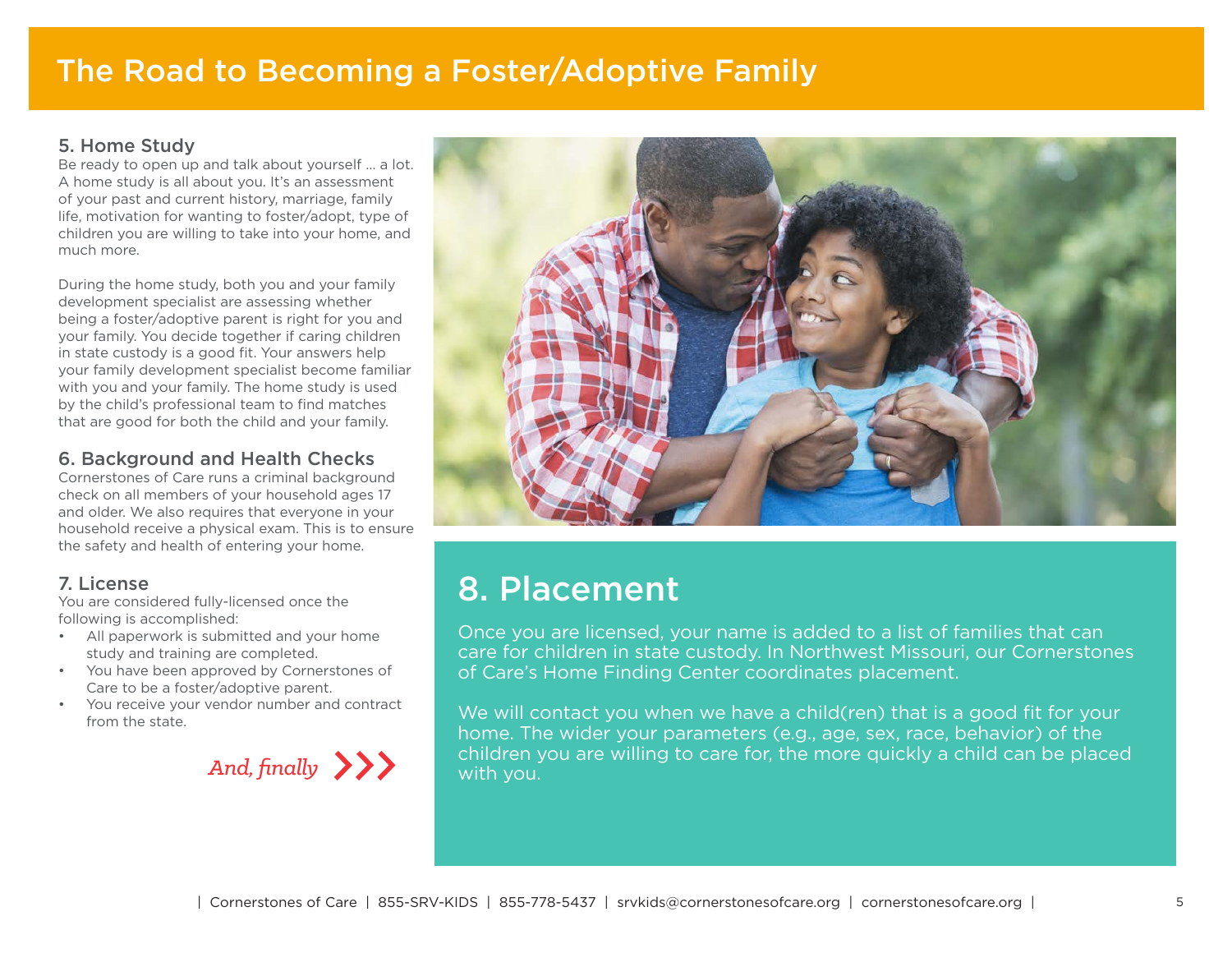# Frequently Asked Questions

# Foster Care

Can I transfer my license from another state? It depends on your training. To discuss your specific situation, call us (855) 778-5437.

#### How often do I need to renew the license?

Your license is valid for only two years and then it must be renewed. In addition to completing the inservice training, the renewal process includes:

- A home study update.
- Interviews with all family members.
- Interviews with case managers with whom you've worked.
- New physical exams.
- New background checks.

#### If I'm single, can I foster or adopt?

Most definitely! We have some wonderful foster/ adoptive parents who are single.

#### I'm in a same-sex relationship, and my partner and I have lived together for years. Are we eligible to foster or adopt?

That's a resounding Yes! Times and attitudes have changed … and for the better. We're looking for safe, stable, nurturing homes for children who have been traumatized. If you can provide that, we want you to join us.

#### Do I have to live in a big house to be a foster/ adoptive parent?

Not at all. The size requirements are as follows:

- There must be enough room for all children to have their own bed (at least twin-sized).
- Children ages two and older cannot sleep in the same room as you; therefore, you need to have a sufficient number of bedrooms.
- Your licensing worker will provide additional home requirements.



How many children can I care for at once? As a rule, you can have no more than five children in your home, consisting of any combination of biological and foster/adoptive children.

An exception to the rule concerns siblings; siblings are treated as one child in foster care. For example, if you have four biological children living with you, you could accept one foster child or one sibling group (and that group would consist of two or more children). We make this exception because keeping siblings together is a priority.

#### I don't think I'm cut out to be a foster parent. Are there other things I can do to help?

Of course! Foster parenting isn't for everyone, but don't let that stop you from getting involved. Consider providing respite care (i.e., caring for foster children for a short period of time, such as over a weekend). You can also volunteer or be a mentor or provide space for meetings and training … there are numerous ways you can help.

1. Visit cornerstonesofcare.org to sign up for our monthly e-newsletter.

2. Consider becoming a mentor or volunteer.

#### Learn more at **cornerstonesofcare.org/volunteer.**

3. Support our mission by attending an upcoming fundraiser.

See the full list at **cornerstonesofcare.org/events**